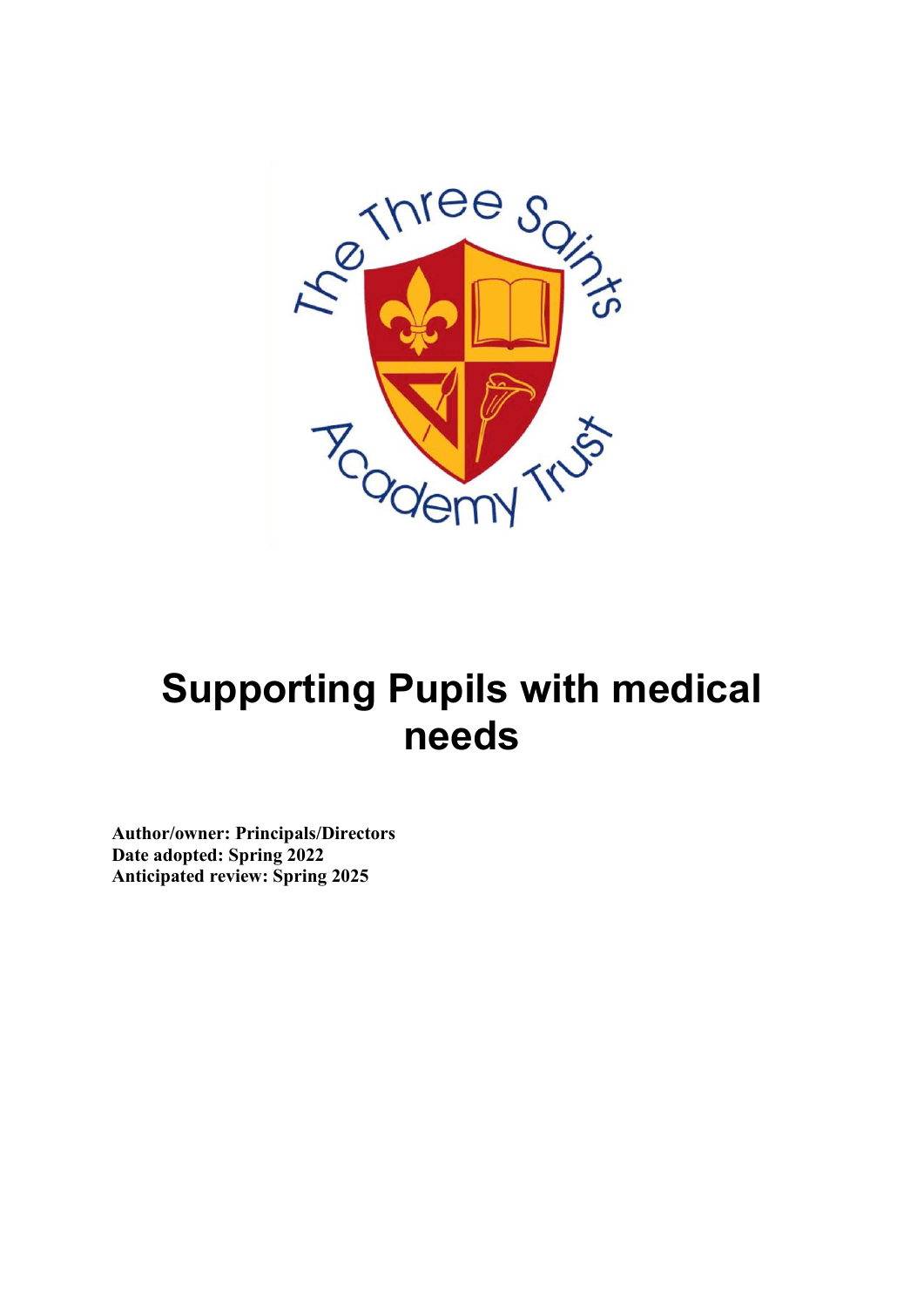# **Supporting Pupils with Medical Needs**

The Trust's policy is to support pupils to attend school who have a medical condition. The schools within the Trust will therefore support the administration of short and long term medication and medical techniques where this is necessary for the pupil to continue to be educated at school. The schools will also put in place procedures to deal with emergency medical needs. In doing so the [DfE Guidance Supporting Pupils at School with Medical](https://assets.publishing.service.gov.uk/government/uploads/system/uploads/attachment_data/file/803956/supporting-pupils-at-school-with-medical-conditions.pdf)  [Conditions](https://assets.publishing.service.gov.uk/government/uploads/system/uploads/attachment_data/file/803956/supporting-pupils-at-school-with-medical-conditions.pdf) is followed**.**

The schools will establish procedures to ensure that all concerned, staff, parents, pupils and, where relevant, health professionals are aware of the student's condition and what steps have been agreed either to manage the condition on a daily basis or to be implemented in case of an emergency.

It is stressed however that the administration of medication is undertaken on a voluntary basis by staff and it will only be done where the procedures are followed.

## **Health Care Plans**

Parents are responsible for providing the school with up to date information regarding their child's health care needs and providing appropriate medication.

Individual health care plans are in place for those pupils with significant medical needs e.g. chronic or ongoing medical conditions such as diabetes, epilepsy, anaphylaxis etc. These plans will be completed at the beginning of the school year / when child enrols / on diagnosis being communicated to the school and will be reviewed/updated annually.

All staff are made aware of any relevant health care needs and copies of health care plans are available in each school.

Staff will receive appropriate training related to health conditions of pupils and the administration of medicines by a health professional as appropriate.

# **Administering Medicines**

No child under 16 should be given medicines without their parent's written consent. Any member of staff giving medicines to a child should check:

- the child's name
- prescribed dose
- expiry date, and
- written instructions provided by the prescriber on the label or container.

If in doubt about any procedure staff should not administer the medicines but check with the parents or a health professional before taking further action. If staff have any other concerns related to administering medicine to a particular child, the issue should be discussed with the parent, if appropriate, or with a relevant health professional.

#### **Self-Management**

It is good practice to support and encourage children, who are able, to take responsibility to manage their own medicines from a relatively early age. As children grow and develop they should be encouraged to participate in decisions about their medicines and to take responsibility.

Older children with a long-term illness should, whenever possible, assume complete responsibility under the supervision of their parent. Children develop at different rates and so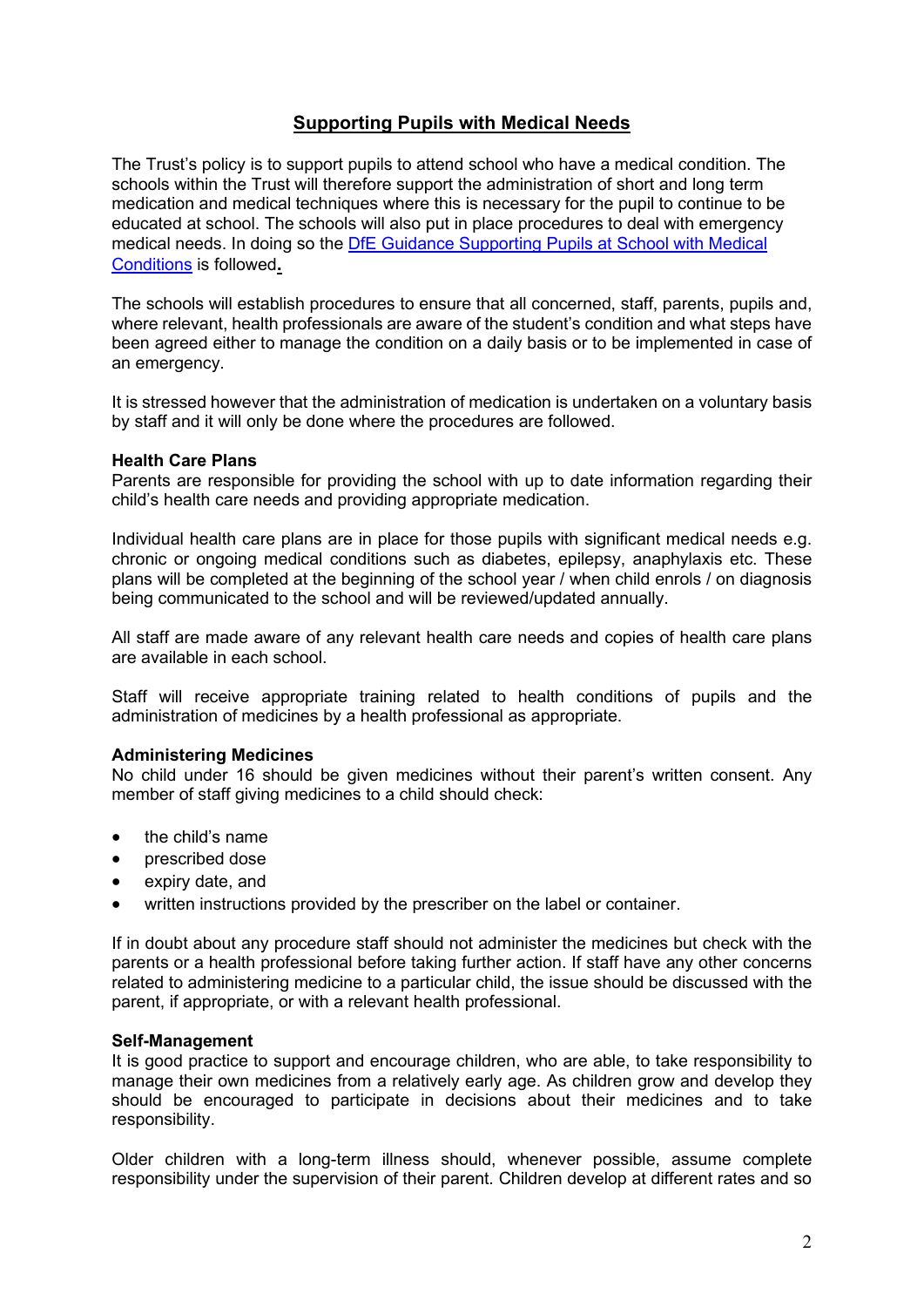the ability to take responsibility for their own medicines varies. This should be borne in mind when making a decision about transferring responsibility to a child. There may be circumstances where it is not appropriate for a child of any age to self-manage. Health professionals need to assess, with parents and children, the appropriate time to make this transition.

Where children have been prescribed controlled drugs, staff need to be aware that these should be kept safely. However children could access them for self-medication if it is agreed that it is appropriate.

### **Refusing Medicines**

If a child refuses to take medicine, staff should not force them to do so, but should note this in the child's record and follow the agreed procedures. Parents should be informed of the refusal on the same day.

## **Educational Visits**

The school will consider what reasonable adjustments they might need to make to enable children with medical needs to participate fully and safely on visits. This might include reviewing and revising the visits policy and procedures so that planning arrangements will include the necessary steps to include children with medical needs. It might also include risk assessments for such children.

Sometimes additional safety measures may need to be taken for outside visits. It may be that an additional supervisor or another volunteer might be needed to accompany a particular child. Arrangements for taking any necessary medicines will also need to be taken into consideration. Staff supervising visits should always be aware of any medical needs and relevant emergency procedures. A First Aider is always available on all educational visits Copies of health care plans should be taken on visits in the event of the information being needed in an emergency.

#### **Sporting Activities**

Any restrictions on a child's ability to participate in PE should be recorded in their individual health care plan. All adults should be aware of issues of privacy and dignity for children with particular needs.

Some children may need to take precautionary measures before or during exercise and may also need to be allowed immediate access to their medicines such as asthma inhalers. Staff supervising sporting activities should consider whether risk assessments are necessary for some children, be aware of relevant medical conditions and any preventative medicine that may need to be taken and emergency procedures.

#### **School Transport**

Where pupils have life threatening conditions, specific health care plans should be carried on vehicles. The care plans should specify the steps to be taken to support the normal care of the pupil as well as the appropriate responses to emergency situations.

All escorts should have basic first aid training. Additionally trained escorts may be required to support some pupils with complex medical needs. These can be healthcare professionals or escorts trained by them.

Some pupils are at risk of severe allergic reactions. Risks can be minimised by not allowing anyone to eat on vehicles. All escorts should also be trained in the use of an adrenaline pen for emergencies where appropriate.